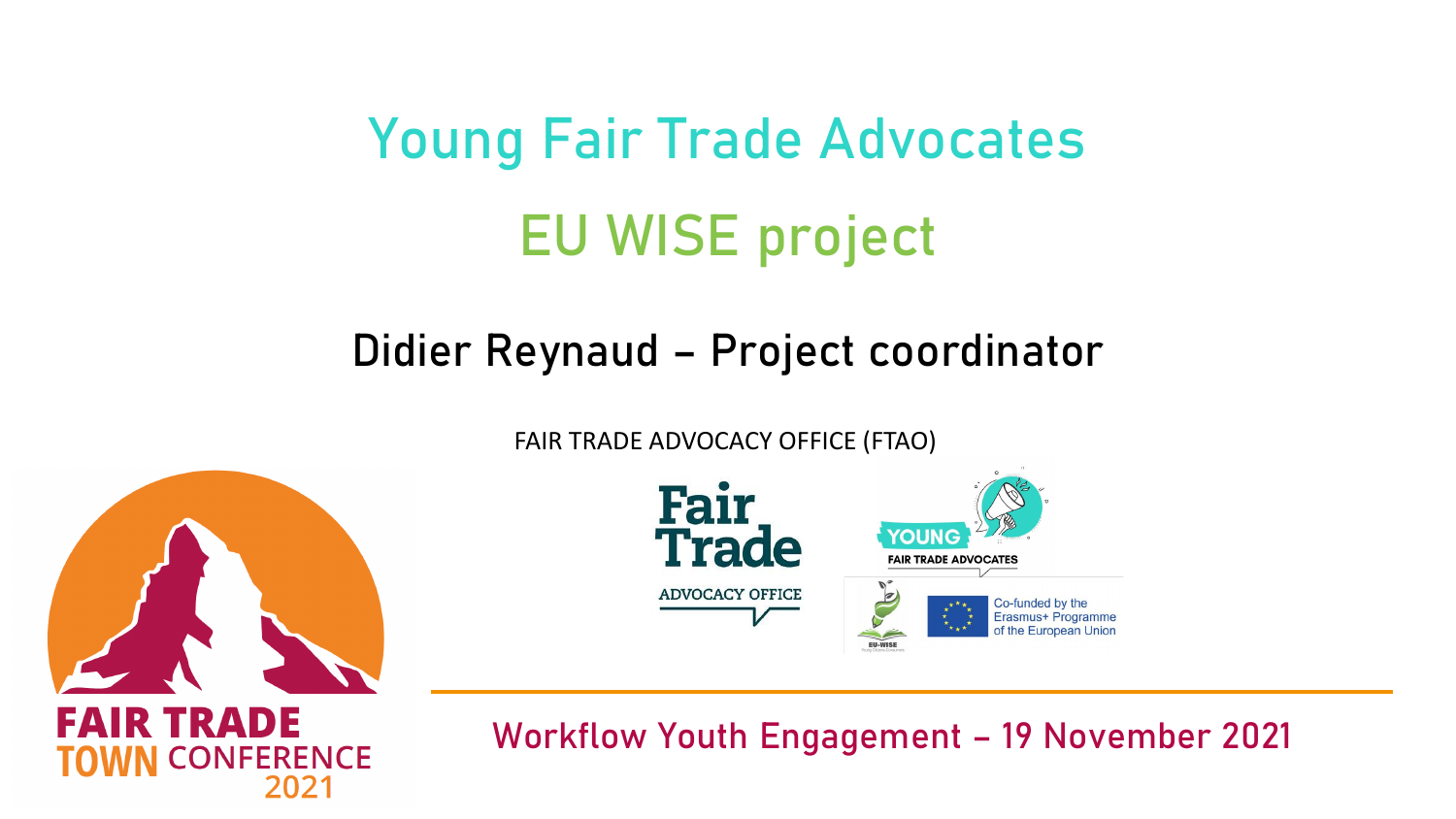# FAIR TRADE ADVOCACY OFFICE





**TOWN CONFERENCE** 

2021



on behalf of the Fair Trade Movement for Fair Trade and Trade Justice with the aim to improve the livelihoods of marginalised producers and workers in the South.



The Fair Trade Advocacy Office (FTAO) speaks out



**ADVOCACY OFFICE**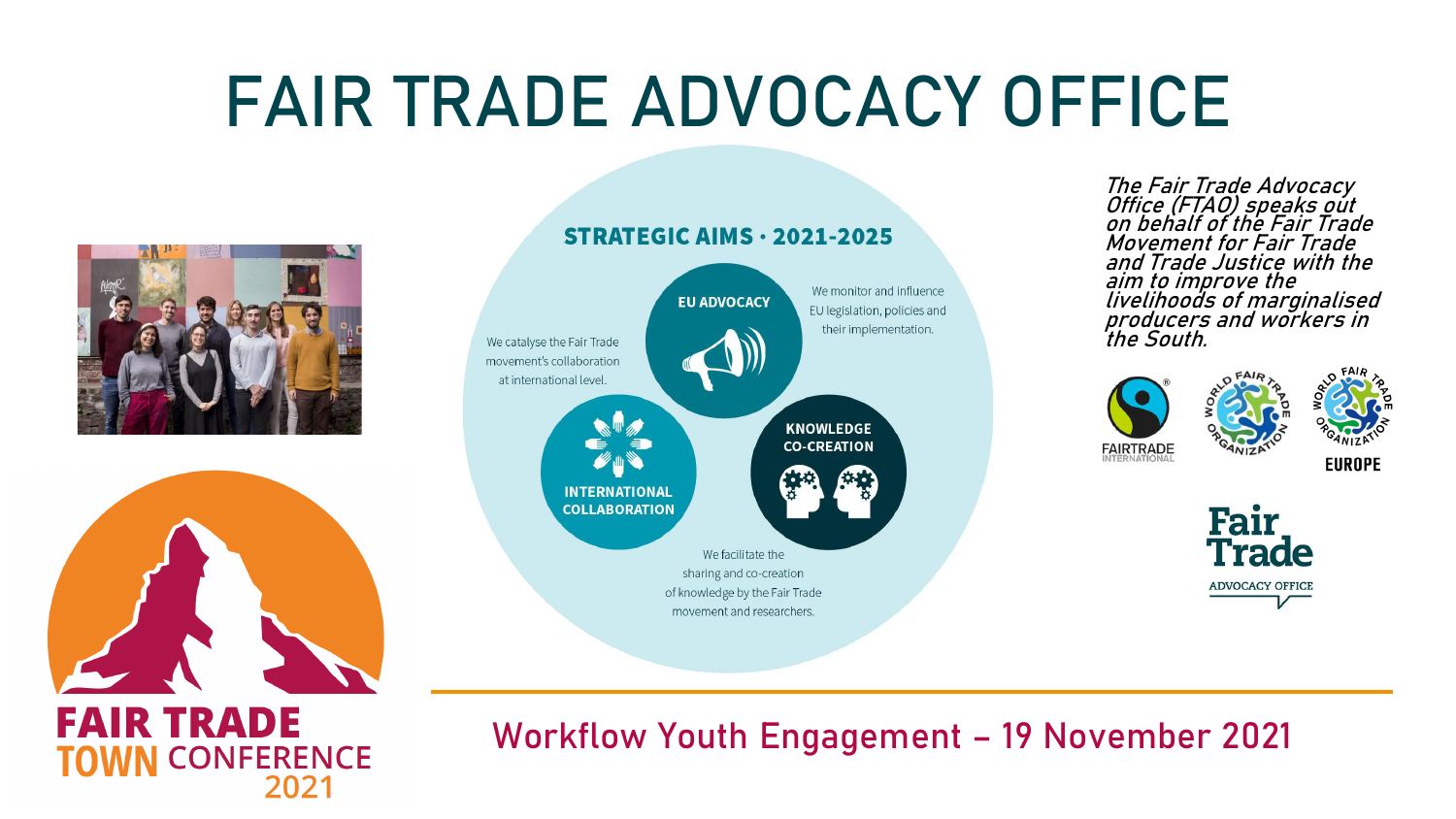# Young Fair Trade Advocates



| EU-WISE |  |
|---------|--|

Co-funded by the Erasmus+ Programme of the European Union

### 146 participants from all over Europe

(Belgium, Italy, France, Spain, Portugal, Germany, Eastern Europe, etc.)

### 50 hours of training sessions, workshops, events

e.g. : Fair and Sustainable Supply chains (textile, food, electronics), Slow Food, Sdgs, History of Fair Trade, Climate issues, COP26, Social medias, Advocacy work, etc.)

#### ✓ Numerous experts –

local partners such as Oxfam MdM-Fairtrade Belgium, WFTO Europe, etc.

#### At least one local action per country

(meeting with MPs, NGO, conference, etc.) related to Advocacy or Awareness Raising

# **FAIR TRADE**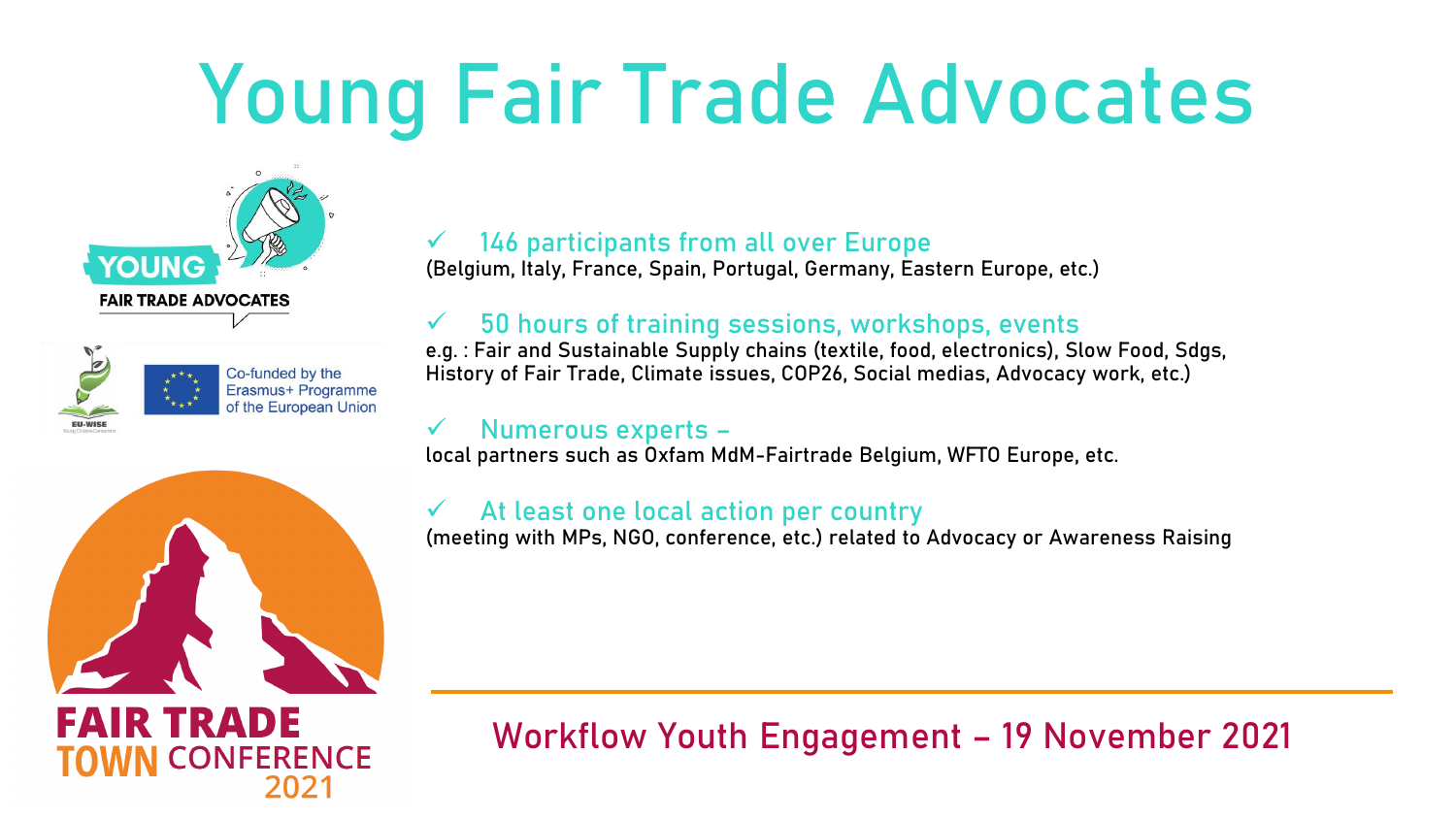# EU WISE PROJECT

- ✓ To build civic and environmental awareness (2020-2022)
- ✓ Involve and empower Youth
- ✓ Provide various opportunities to take in debates and activities around sustainable consumption issues

#### Partners

- ✓Youth Association from Transsylvana, Project School, Equo Garantito, Polish Fair Trade Association
- ✓Joint activities
- ✓Good practices report
- ✓Training sessions, international Meeting in Milano for Young leaders
- ✓European Parliament Breakfast



<https://fairtrade-advocacy.org/wp-content/uploads/2021/07/30-june-25-good-practices-upadated-version-compressé.pdf>

## **FAIR TRADE CONFERENCE**

Workflow Youth Engagement – 19 November 2021





## **25 GOOD PRACTICES**

**EMPOWERING YOUNG PEOPLE IN THE** FIELD OF SUSTAINABLE CONSUMPTION **AND FAIR TRADE**